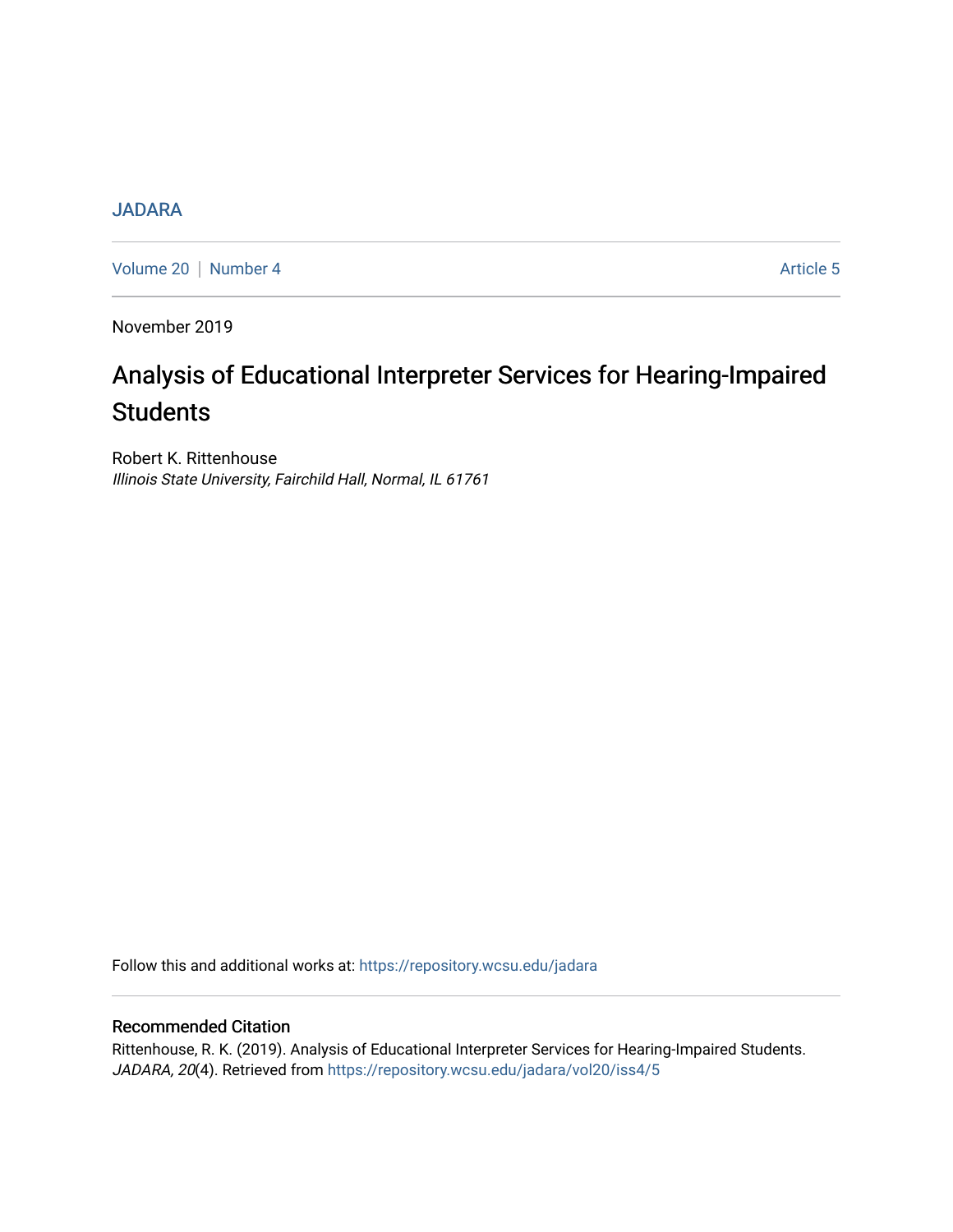#### Robert K. Rittenhouse, Ph.D. Illihois State University Fairchild Hall Normal, IL 61761

In the early 1970s, serious consideration was given to the integration of hearing-impaired children into classes with normal-hearing chil dren. A national survey of school administrators conducted in 1973 indicated that 80% of the respondents held positive attitudes toward some level of integration (Bitter, Grant, Johnson & Sorenson, 1973). Yet, in the same year, the Office of Demographic Studies re ported that only 10.6% of hearing-impaired children in the United States were even par tially integrated (Gentile, 1973). Moreover, when hearing-impaired students had been in tegrated, they were included with normal-hear ing peers primarily for non-academic activities (Hurwitz, 1979).

Integration of hearing-impaired children into academic classes with hearing children occurred more frequently after the enactment of Public Law 94-142. This Act mandated that public schools extend educational options to assure ap propriate services and an educational environ ment which would be least restrictive to the educational and social growth and development of handicapped children (Stuckless & Gastle, 1979). For some hearing-impaired students, education for a portion of the day in a regular classroom could be considered an appropriate educational alternative which, when imple mented, might help them to achieve prescribed learning goals (Bishop, 1979). The "least restric tive" clause in Public Law 94-142 likely influ enced the integration of hearing-impaired stu dents into regular classrooms.

With the increased integration of hearing-im paired students, interpreters might also be needed to facilitate communication and, thus, further reduce the restrictiveness of the pro gram. Based on the provisions of the law and the needs of hearing-impaired students, it would be expected that an interpreter would be available to any student needing this sup port. Unfortunately, major problems exist in

Vol. 20 No. 4 April 1987

the area of educational interpreting: (a) there are not enough interpreters to serve hearingimpaired students in integrated settings, and (b) standards of performance for educational in terpreters are not uniform (Steinberg, Tipton & Schein, 1973).

The availability of interpreters has been as sessed at the national level. Jordan, Gustason, and Rosen (1979) conducted a study to deter mine (a) how many hearing-impaired children were enrolled with normal-hearing children for one or more classes at the preschool, elemen tary, junior high and high school levels, and (b) whether interpreters were provided for these students. They found that of 31,285 children, 11,565 (37%) were integrated to some degree with normal-hearing children. The survey did not specify whether the classes into which chil dren were integrated were academic or nonacademic. Nevertheless, the data indicated that interpreters were provided to some degree in only 32% of the school programs; students en rolled in 65% of the programs received no in terpreter services, and 3% of the programs did not report whether interpreting services were provided. The data indicated a pressing national need for interpreters.

Obtaining a sufficient number of interpreters would represent only one step toward appro priate educational programming; the interpeter provided must have the skills and personal at tributes to meet the needs of hearing-impaired students. Some educational programs have de signed their own interpreter evaluation forms to be used in conjunction with interviews when hiring. While these scales include interpreterrelated characteristics and skills, specific levels of competency usually cannot be measured. Also, the scales are not consistent across and within programs for hearing-impaired students. Although the Registry of Interpreters for the Deaf (RID), at its national and state levels, es tablished both a Gode of Ethics for Interpreting

Published by WestCollections: digitalcommons@wcsu, 1987

1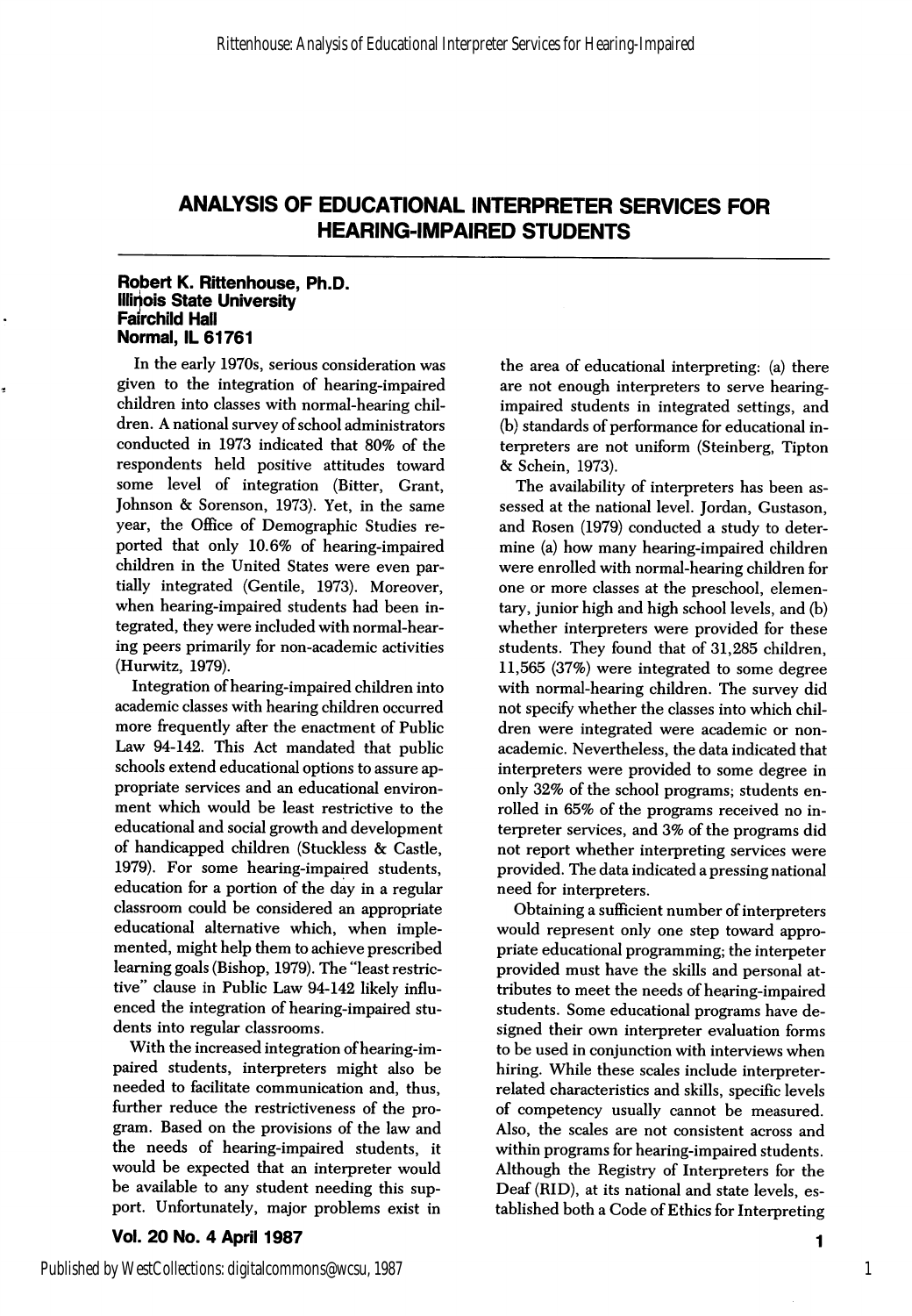(Quigley, 1965) and certification requirements evaluated through interpreting performance, the guidelines were not specific to educa tional interpreting.

Consistent with the conclusions reached by Steinberg, Tipton, and Schein (1973), the supply of interpreters may not be sufficient to respond to the demand created by integration of hearing-impaired students into less restric tive environments, and uniform standards for evaluating the performance of educational interpreters have not been developed. The present study was divided into 2 phases in an attempt to respond to these issues. Phase 1 was directed toward the analysis of need for interpreter services and the projection of per sonnel required to respond to the need. Phase II was directed toward the develop ment of a data base around which criteria for the preparation and evaluation of interpreters could be developed.

# PHASE I; SUPPLY VS. DEMAND FOR EDUCATIONAL INTERPRETERS

In order to determine the level at which interpreter-related needs of hearing-impaired students were being met, 3 sets of data were required: (a) the need for interpreters for hearing-impaired students in integrated edu cational settings; (b) the supply of inter preters; and (c) the number of interpreters providing services for students in integrated educational settings. Because the state in which the study was conducted was divided into 13 geographic regions for purposes of service delivery, the analysis was based on a sample of individuals selected from each re gion to control for regional biases.

#### **Subjects**

The subjects for the needs assessment were drawn from the 21 supervisors of hearingimpaired programs in the 13 regions. Individu als representing 12 of the 13 regions agreed to participate in the study.

# Procedure

 $\mathbf{2}$ 

An assessment instrument was developed which requested responses to the following questions:

I. How many deaf students were enrolled in the public schools?

- 2. How many deaf students were inte grated for one or more academic sub jects?
- 3. How many deaf students were provided with interpreter assistance?
- 4. How many interpreters were available in the region?
- 5. How many interpreters were assisting deaf students in integrated school set tings?

The form also requested that the super visors rate how well the interpreting needs of their region were being met. Where formal data were unavailable, the supervisors were asked to record the best esti mate.

# Data Analysis

Thirteen forms were returned and the data analyzed. Specifically, percentages were calcu lated to determine (a) the ratio of integrated deaf students to the total number of deaf stu dents enrolled in public school settings; (b) the ratio of integrated deaf students who had been provided with interpreters to the total number of integrated deaf students; and (c) the ratio of interpreters in public school set tings to the number of interpreters in the state.

#### Results

The analysis of the responses from the 13 regional supervisors indicated that 168 inter preters had been identified within the state. However, the number varied by geographic region, ranging from one to 22 interpreters. Of the number available, 18% were RID cer tified and 46% provided services in educa tional settings. From a demand (i.e., need) perspective, the data indicated that a larger number of hearing-impaired students were being taught in integrated settings. Forty-nine percent of the hearing-impaired students within the region were integrated for one or more academic classes. Of the 1,007 students who were integrated into classes with normalhearing students, more than half (i.e., 56%) were provided with the services of an educa tional interpreter. These data were consistent with the overall rating by supervisors of the degree to which the need for interpreters was being met  $(M = 2.77)$  i.e., slightly less than adequate.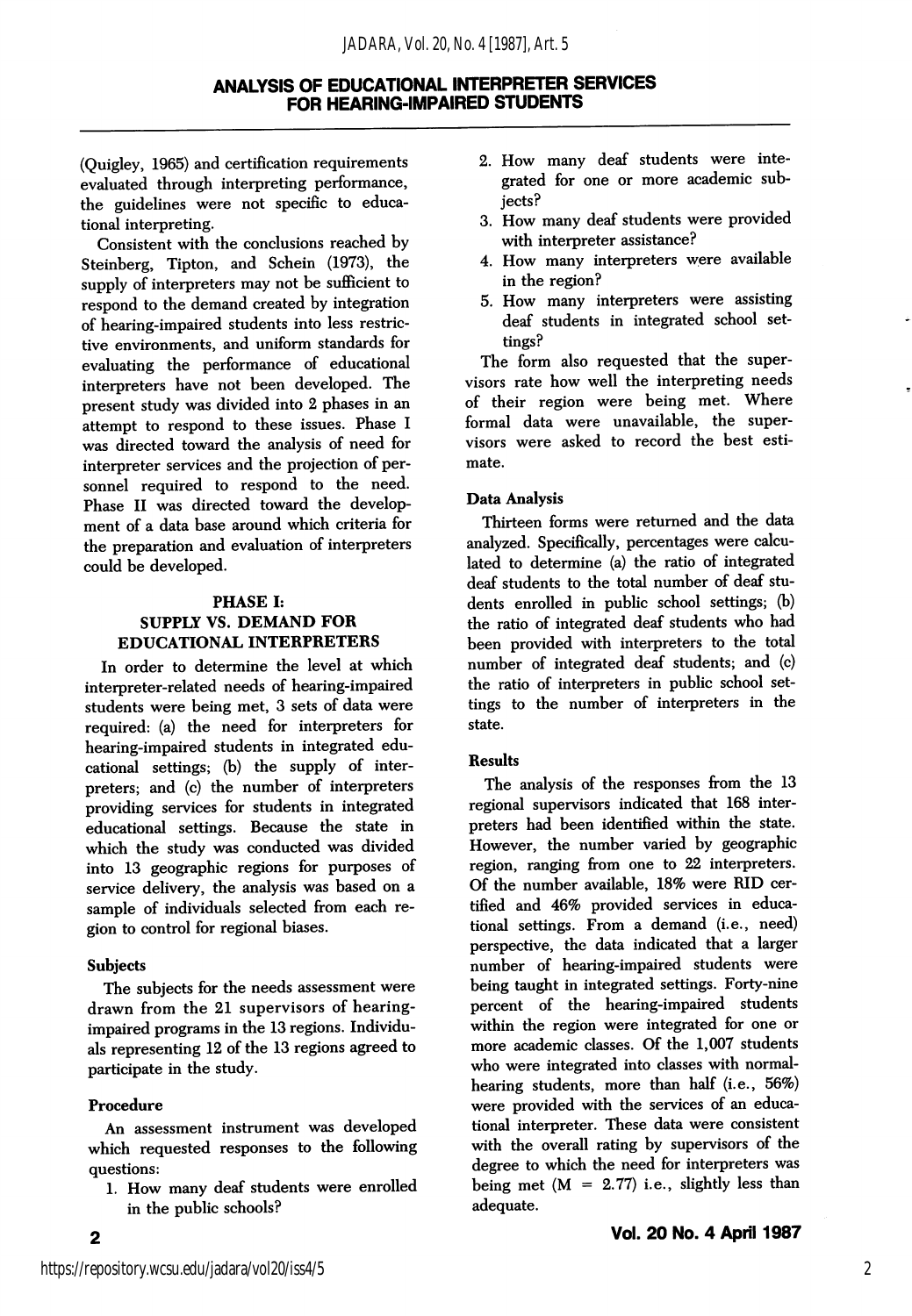| <b>TABLE 1</b>                                                                       |                 |
|--------------------------------------------------------------------------------------|-----------------|
| Variables Related to the Supply of and<br><b>Demand for Educational Interpreters</b> |                 |
| Variable                                                                             | <b>Ouantity</b> |

| 1. Available interpreters                                               | 168   |
|-------------------------------------------------------------------------|-------|
| 2. Interpreters with RID certification                                  | 31    |
| 3. Interpreters in educational settings                                 | 77    |
| 4. Deaf students enrolled in public schools 2,058                       |       |
| 5. Deaf students integrated for one or<br>more academic subjects        | 1.007 |
| 6. Integrated deaf students provided with<br>interpreter services       | 566   |
| 7. Integrated deaf students provided with<br>RID certified interpreters | 61    |

#### PHASE H: SKILLS AND CHARACTERISTICS NEEDED BY INTERPRETERS

In order to project the most important skills and characteristics for educational interpreters, data were obtained from 3 groups: teachers, interpreters, and hearing-impaired students. Specificially, the second phase of the study in volved:

- 1. The selection of hroad categories of characteristics and skills inherent to each category.
- 2. The analysis of the importance of both the categories and specific characteristics and skills to interpreting in educational set tings, and
- 3. The comparison of perceptions held by different populations as to the importance of the characteristics and skills to educa tional interpreting.

# Subjects

Three supervisors selected from representa tive geographic regions were asked to adminis ter the instrument to teachers and interpreters in secondary programs. At the same time, a teacher at a community college was asked to distribute the same survey to deaf students en rolled at the college. Twenty-four teachers cer tified in the education of hearing-impaired chil dren, 18 college-aged deaf individuals and 27 interpreters responded to the characteristics and skill assessment.

# Procedures

The survey included 38 items representing 4 broad categories of characteristics and skills

# Vol. 20 No. 4 April 1987

related to interpreting: professional, linguistic, personal, and mechanical.

The survey requested that respondents rank each item on a scale of 1 (i.e., unimportant) to 5 (i.e., extremely important) and to propose other interpreter characteristics or skills which they perceived to be important. The question naires were mailed to the 13 supervisors who then disseminated them to the teachers and interpreters in their secondary programs. The educator at the community college also distri buted and explained the survey to the deaf stu dents attending classes.

# Data Analysis

An analysis was conducted to obtain a fre quency distribution of the ratings across the populations on each of the 38 survey items, with raw scores and percentages reported across populations for each rating level of an item. From these data, mean rating values were cal culated for each item and for each of the 4 categories. The mean values were assessed across samples and for the total population and then ranked from highest to lowest. After or dered lists had been prepared for each group and the groups combined, the 10 highest-rated items were identified. A one-way analysis of variance and a multiple-range test were then conducted to determine if differences existed within and between the groups on the assigned ratings.

# **Results**

The analysis of the skills and characteristics which were perceived to be important for inter preters indicated that a great deal of agreement existed between the groups on some attributes. For example, manual dexterity; hand coordina tion; general mental abilities; knowledge of lighting, elevation, seating and visual back ground; knowledge of content area to be in terpreted; ability to interpret another's re marks; ability to reverse; and ability to inter pret in a specific setting were all rated above average in importance by all groups. However, there were also apparent differences. On the 5-point scale, teachers rated confidentiality the highest  $(M = 4.75)$  and lipreading ability the lowest ( $M = 2.38$ ). Deaf individuals rated RID certification the highest  $(M = 4.76)$  and manner of dress the lowest  $(M = 2.40)$ . Interpreters, in contrast to both groups, rated the clarity of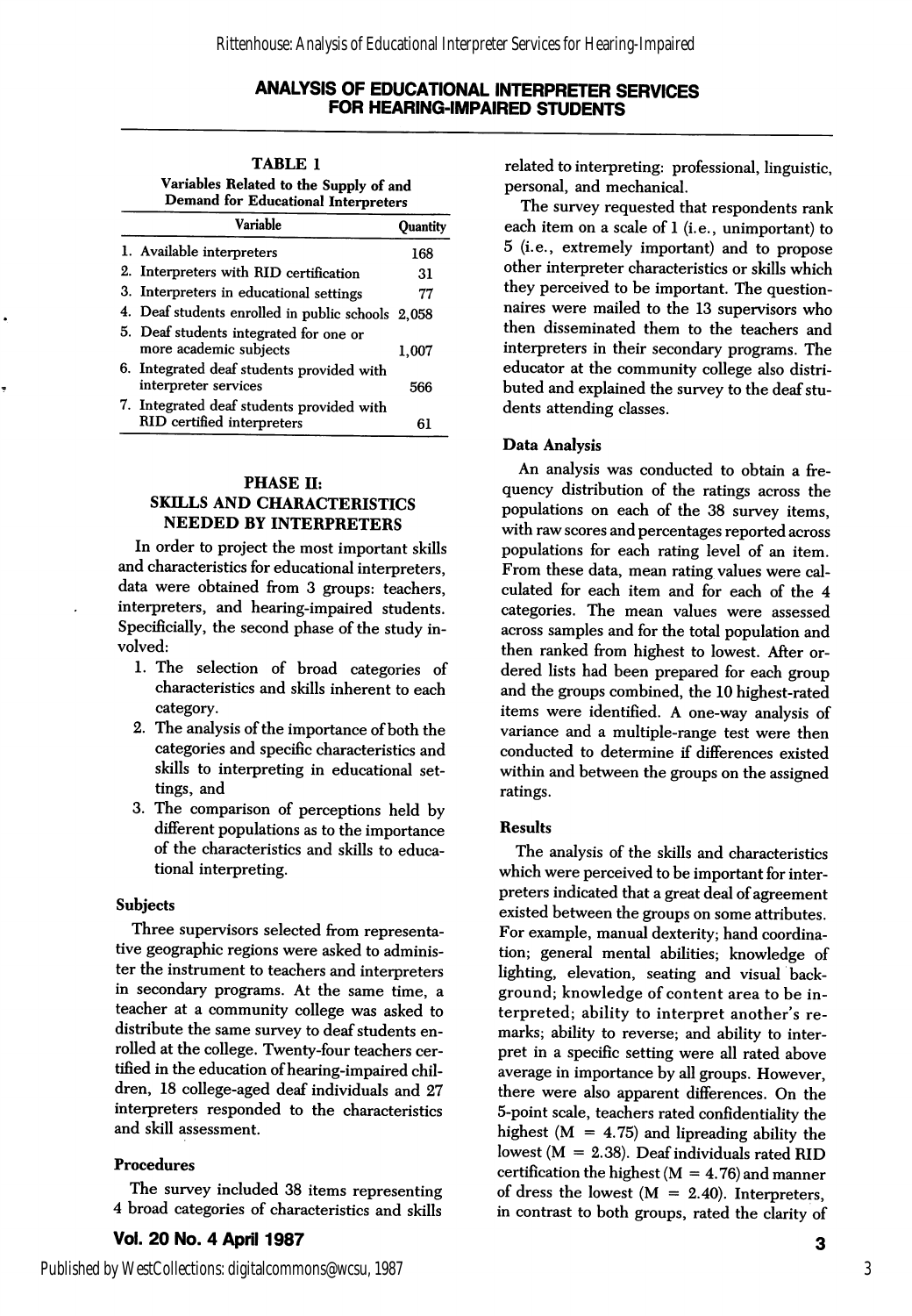signs and fingerspelling the highest  $(M = 4.85)$ and lipreading ability the lowest  $(M = 3.07)$ .

Of the 38 characteristics and skills, 20 were valued highly by all groups. Three skills or characteristics, reception of signs and fingerspelling, knowledge and/or assessment of deaf students' language levels, and punctuality were rated among the most valued items. Fluency of signs and fingerspelling was rated among the most important skills by all groups except teachers. Three characteristics and skills, confidentiality, clarity of signs and fingerspelling, and attitudes toward deafness, were rated most valuable by all groups except deaf individuals, whereas knowl edge of lighting, elevation, seating and visual background, RID certification, ability to re verse, and membership in professional organi zations were rated most valuable only by deaf individuals.

Observed differences in the mean ratings were supported by the analysis of variance which in dicated that significant differences existed be tween and within groups on ratings assign to 18 of the 38 items on the survey and that most of the major discrepancies occurred betwen the ratings assigned by deaf individuals and those of the interpreters and/or the teachers (Table 2). For example, deaf individuals rated RID certifi cation significantly higher  $(p < .001)$ , and characteristics such as confidentiality ( $p < .0023$ ) and impartiality  $(p < .0001)$  significantly lower than did teachers and interpreters.

| TABLE 2                                                                       |  |  |  |  |  |  |  |
|-------------------------------------------------------------------------------|--|--|--|--|--|--|--|
| Rated Value of Characteristics and Skills Related to Educational Interpreting |  |  |  |  |  |  |  |

|                                                                   | <b>Mean Ratings</b> |                         |                     |       |
|-------------------------------------------------------------------|---------------------|-------------------------|---------------------|-------|
| <b>Characteristic or Skill</b>                                    | <b>Teachers</b>     | Deaf<br><b>Students</b> | <b>Interpreters</b> | p     |
| <b>RID</b> certification                                          | 2.63                | 4.50                    | 3.70                | .0001 |
| Manner of dress                                                   | 2.96                | 2.00                    | 3.96                | .0001 |
| Attitudes toward deafness                                         | 4.50                | 3.28                    | 4.67                | .0001 |
| Knowledge of regular classroom procedures                         | 3.92                | 2.33                    | 3.81                | .0001 |
| Adaptation to different levels of language proficiency            | 4.00                | 3.06                    | 3.81                | .0011 |
| Interpreter-client rapport                                        | 4.21                | 2.89                    | 4.19                | .0035 |
| Confidentiality                                                   | 4.75                | 3.61                    | 4.81                | .0023 |
| Impartiality                                                      | 4.17                | 2.56                    | 4.56                | .0001 |
| Lipreading ability                                                | 2.38                | 3.39                    | 3.07                | .0097 |
| Membership in professional organizations                          | 2.42                | 3.78                    | 3.41                | .0033 |
| College coursework in interpreting                                | 2.54                | 3.67                    | 3.63                | .0057 |
| Contact with deaf individuals outside of the interpreting setting | 3.17                | 2.61                    | 3.93                | .0015 |
| Clarity of signs and fingerspelling                               | 4.50                | 4.06                    | 4.85                | .0171 |
| Knowledge of regional variations in sign language                 | 3.21                | 2.72                    | 3.70                | .0145 |
| Assessment of deaf student's preferred mode of communication      | 3.58                | 2.94                    | 4.19                | .0026 |
| Ability to interpret/translate through deaf student's preferred   |                     |                         |                     |       |
| mode of communication                                             | 3.75                | 3.17                    | 4.30                | .0081 |
| Interpreting experience                                           | 3.50                | 3.11                    | 4.00                | .0260 |
| Familiarity with professional literature about interpreting       | 2.75                | 3.11                    | 3.67                | .0151 |

#### DISCUSSION

If hearing-impaired individuals are to be in tegrated with their normal-hearing peers, many will need the support of an educational interpre ter. Not only must interpreters be available, but they must also be able to provide a quality of service that will be acceptable to both the teacher and the ultimate consumer, the hearingimpaired student.

A national survey conducted by Gentile in 1973 indicated that 10.6% of hearing impaired students were participating in classes with hear ing students. Six years later, Jordan, Gustason, and Rosen (1979) reported that 37% of the hear ing-impaired students enrolled in public and residential schools attended classes with their normal-hearing peers. Gomparison of the two national surveys reflected a substantial increase in the integration of hearing-impaired students. Unless the state considered in the present study is unique, the integration of hearing-impaired students continues to increase.

4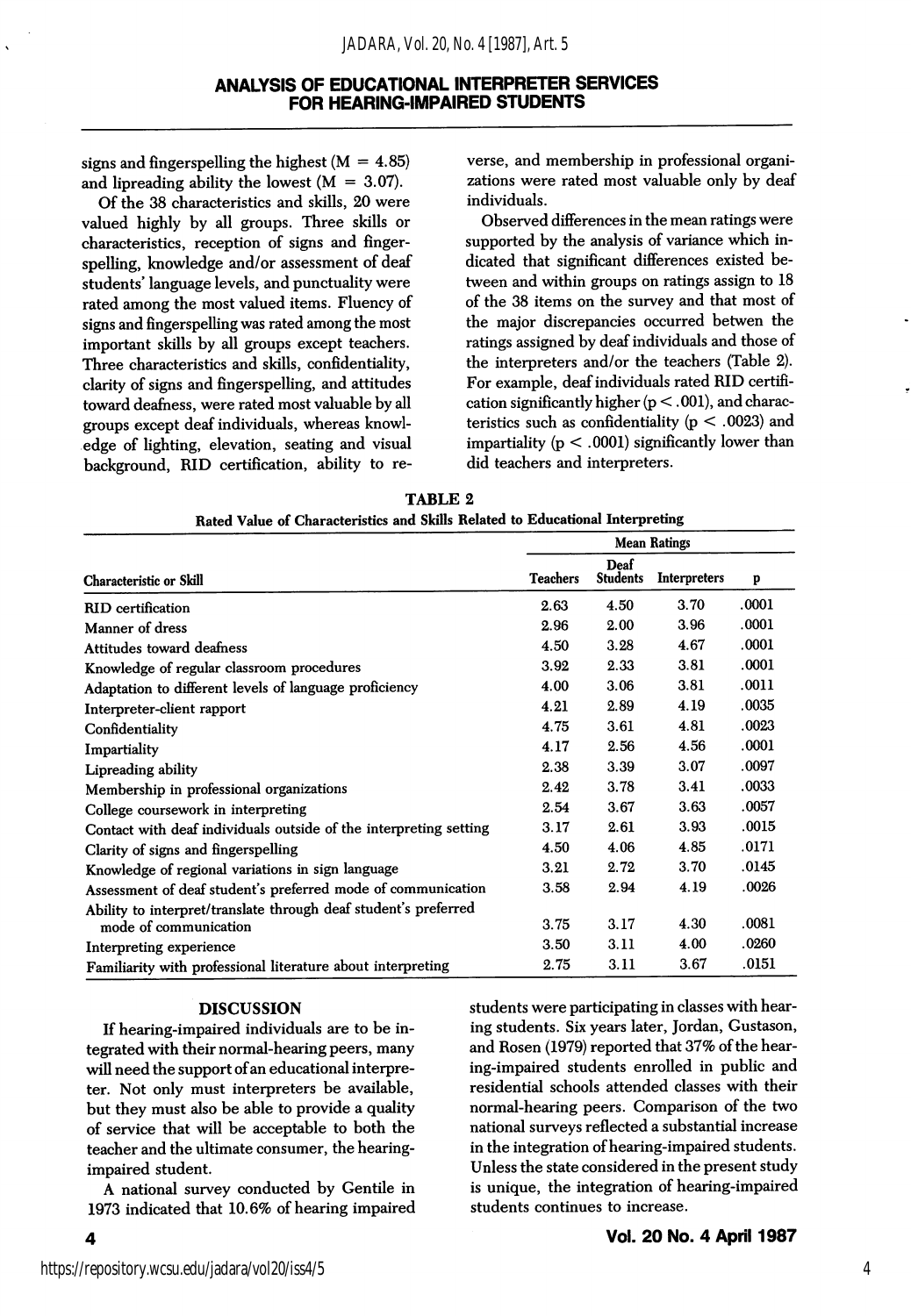Similarly, the provision of educational inter preters has also increased. While Gentile (1973) reported no interpreter services provided for integrated hearing-impaired students, Jordan, Gustason, and Rosen (1979) reported that 32% of integrated hearing-impaired students were provided with interpreter services. The dis crepancies may be due to the types of classes into which hearing-impaired students in the early seventies were integrated (i.e., primarily nonacademic) or to the impetus for complete service provision contained in Public Law 94- 142. It is significant that interpreter services were being provided to more than half the hearing-impaired students in the present study.

It might be assumed that a ceiling could be placed on the need for interpreter services. However, the increase in the provision of such services over time and the rating of "less than adequate" ascribed by the supervisors in the present study suggest that the need has not been met. In addition, narrative comments by one supervisor suggested that while adequate services were available they may have been pro vided at the expense of other significant func tions. Many of the individuals providing inter preter services were also teachers of hearingimpaired children whose time might have been better spent in teaching or tutoring.

Public law 94-142 requires that hearingimpaired students be educated in environments that are least restrictive to their intellectual, emotional and social growth. If a hearingimpaired child can function in a regular class room with the aid of an interpreter, it is re quired that an interpreter be provided. Unfor tunately, the criteria for determining the need for an interpreter have not been established and the number of interpreters available to edu cational programs appears to be inadequate. In creasing the number of interpreters could be approached thorugh several strategies. In terpreter salaries might be increased to encour age individuals to assume this role as a primary occupation. Or, more cost effective, hearing peers, parents or others could be taught to in terpret through courses or workshops in sign language, fingerspelling and interpreting. Further, administrators, teachers, interpreters and deaf individuals could collaborate in the development of public awareness of deafness and the implications for education. Increased public awareness, in turn, could cultivate an

Vol. 20 No. 4 April 1987

interest in interpreting as well as promote addi tional funding for interpreter salaries or training programs. Further, interpreter services could be provided on a shared basis so that an indi vidual interpreting in a school system could as sume other responsibilities when services as an interpreter were not needed. Or, interpreters could be used on an itinerant basis travelling to more than one school in the district. Finally, more workshops in educational interpreting could encourage the participation of individuals who are already interpeting in other settings as well as individuals without previous interpret ing experiences and on a larger level, training programs could be instituted at more colleges and universities.

The need for educational interpreters re quires further study. While the present re search determined the number of hearing-im paired students who were integrated for one or more academic subjects and the number of those students who received interpreter ser vices, other questions must be considered: (a) How many of the students who are integrated need interpreter services in order to function in the regular classroom setting? (b) What criteria could be used to determine the need for interpreter services? (c) How many hearingimpaired students are present in integrated set tings at a given time? and (d) How many and what type of integrated settings are being ar ranged?

The extent to which interpreter supply meets interpreter need also requires further investiga tion. The present research ascertained the number of interpreters providing services in school settings. However, to more accurately assess the adequacy of the supply of interpreters in public school settings, other questions should be explored: (a) What other responsibilities does the interpeter fulfill for the school district or cooperative or region? (b) For how many students does the interpreter provide services? (c) In how many regular classroom settings where an interpreter is needed are services pro vided? and (d) For how many hours or class periods does the interpreter provide services each day?

With the increased number of educational interpreters it is critical that standards be de veloped to assure the quality of the services. As observed by Levine (1979), "The strength of every profession rests upon the qualifications